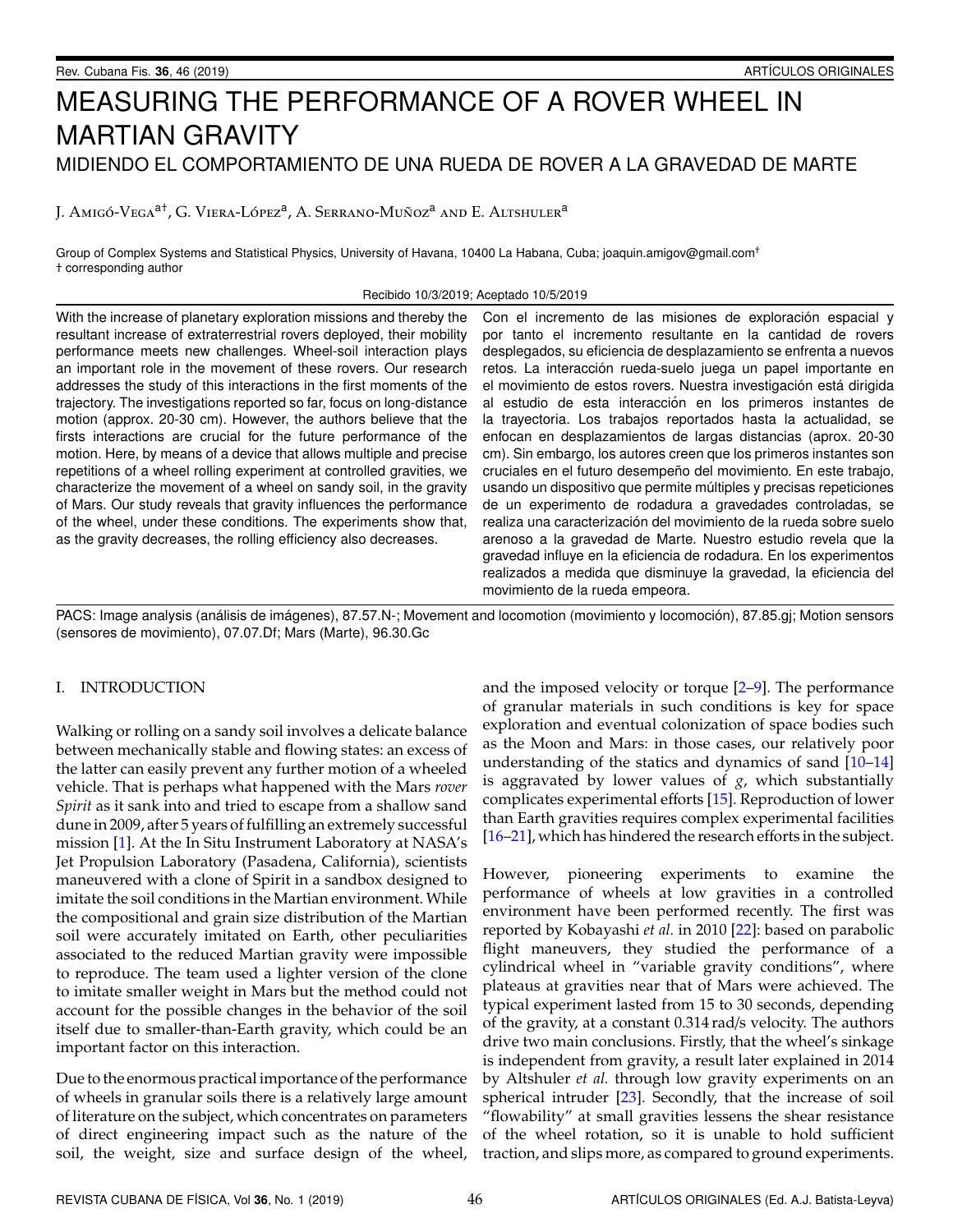Curiously enough, the same group has suggested that conducting Earth experiments on wheels with the same mass of those intended to roll on a lower gravity environment, allows the prediction of performance in the extraterrestrial environment [\[24,](#page-4-10) [25\]](#page-4-11). Other low-gravity experiment was reported as recently as 2017 by Viera-López *et al.* [\[26\]](#page-4-12): they set up a large Atwood machine capable of achieving very stable and repeatable Martian gravities, while a miniature reproduction of NASA's Mars rover wheel rolls on sand into an accelerated laboratory. Preliminary results indicated a larger slip ratio of the wheel at Martian gravity, in agreement with Kobayashi *et al.* [\[22\]](#page-4-8).

In this paper, we benefit from the precision and experimental reproducibility of the setup reported in [\[26\]](#page-4-12) to study systematically the performance of a realistic scaled-down model of NASA's Mars rover wheel under different experimental parameters, at the gravity of Mars ( $g_{\text{Mars}} \approx 0.4$ )  $g_{Earth}$ ) and the gravity of Earth.

## II. EXPERIMENTAL WORK

In Fig. [1,](#page-1-0) one of the main components of the experimental setup reported by Viera-López *et al*. [\[26\]](#page-4-12) is shown, which has been used in the present report.

<span id="page-1-0"></span>

Figure 1. Lab-in-a-bucket: photograph of the accelerated laboratory. When attached to a 15-m long Atwood machine, the wheel can "feel" an effective gravity equivalent to that on the surface of Mars.

The most important measured variables are the actual linear displacement and the angular displacement. The efficiency and slippage are inferred from other measurements. Below we describe how we quantify these parameters.

The wheel is attached to a DC motor with a 270.9 steps-per-revolution pulse encoder used to measure the rotation of the wheel while rolling on sand inside the instrument. This measured angular velocity is used to

calculate the linear displacement along the perimeter of the circular trajectory following the formula

$$
x_{\text{calculated}}(t) = \int_{0}^{t} r\omega(t) dt,
$$
\n(1)

where *r* is the radius of the wheel. The function  $\omega(t)$  can be obtained by a numerical integration of the encoder pulses in time. This calculated linear displacement assumes no slippage and can be used as a reference to estimate the efficiency if we were able to measure the actual linear displacement.

We can also directly obtain the actual linear displacement of the wheel, based on the motion of its center of mass, by processing the images taken with the camera on top of the instrument. Consider the initial position of the wheel, described as a vector in polar coordinates, where  $R_0$  is the initial distance between the center of the wheel and the central pivot placed in the instrument, and the angle  $\alpha_0$  is the initial angle referred to the positive x axis, in the coordinate system placed in the central pivot.

The wheel describes a circumferential trajectory due to the holonomic restriction imposed by the central pivot. To obtain the displacement up to a certain time, we can use the following expression

$$
x_{\text{measured}}(t) = R_0[\alpha(t) - \alpha_0],\tag{2}
$$

where  $\alpha(t)$  and  $\alpha_0$  are the angles defined in Fig. 2.

Using the calculated and measured values of linear displacement, we are able to quantify the instantaneous slippage of the wheel for a given value of gravity, angular velocity, mass and granular matter properties.



Figure 2. Motion of the rover wheel into the accelerated lab. The wheel moves on the sand describing a circumference around the vertical symmetry axis of the instrument. The inset shows some basic parameters characterizing the motion.

The data of *g*eff was obtained directly through an inertial accelerometer.

The instantaneous efficiency is calculated as the ratio between the time derivatives of *x calculated* and *x measured*, using the following formula

efficiency = 
$$
\frac{\dot{x}_{\text{measured}}}{\dot{x}_{\text{calculated}}}
$$
. (3)

We designed a set of experiments in order to understand how the differences of gravity between Earth and Mars could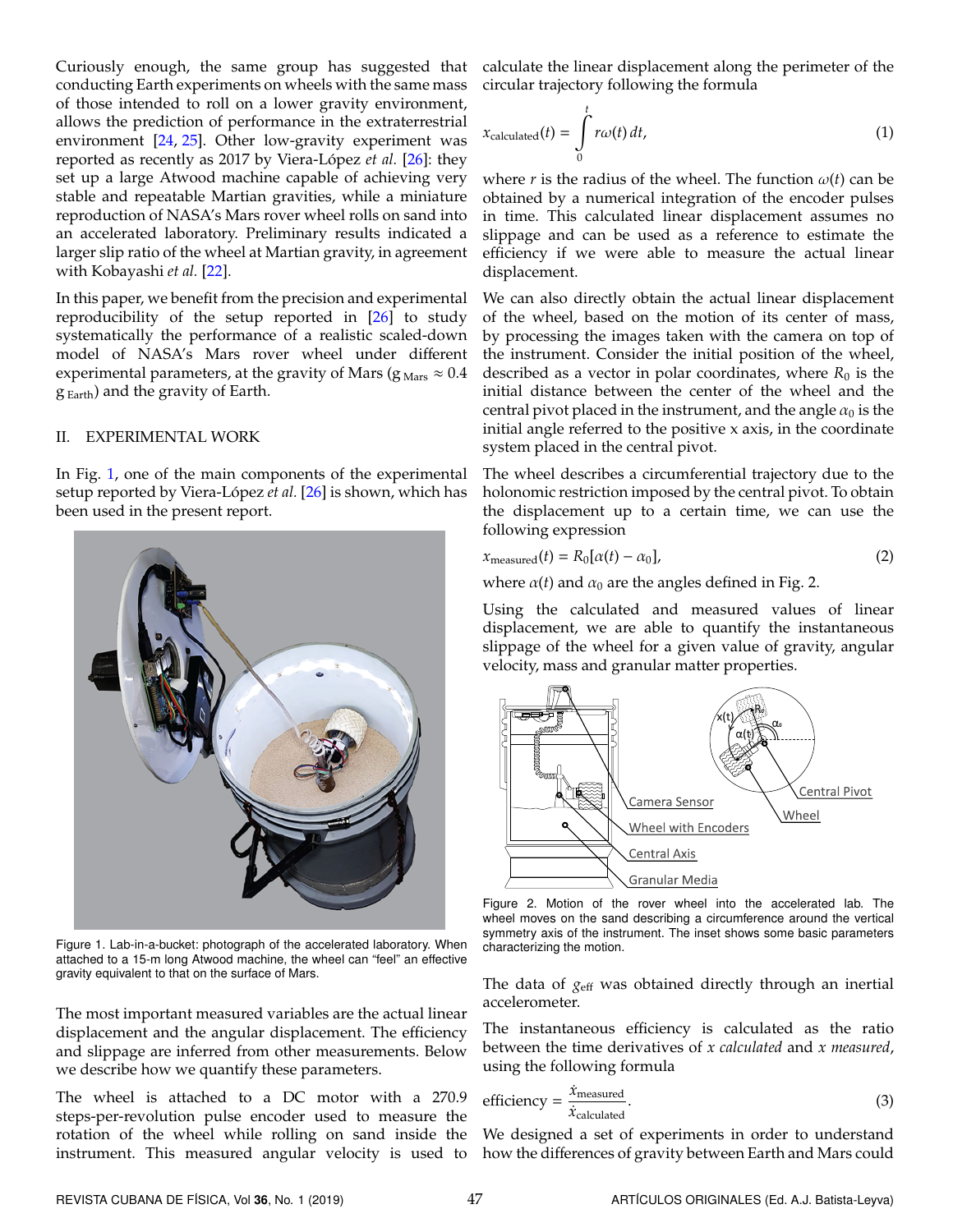affect the wheel's performance while it is rolling on sandy soil. First, we performed experiments on Earth and Mars gravities and evaluated the total slippage after the same amount of time in both conditions. Next, in order to quantify the role of the weight's difference, we increased the mass of the wheel before performing the Mars gravity experiments, in a factor that compensates the gravity decrease. With this "normalized mass" we were able to quantify the slippage with the same weight at both gravities.

We used, for this experiments, a scaled-down 3D printed wheel similar to the ones used by the Mars *rover Curiosity* [\[27\]](#page-4-13). The radius and width of the 'replica' were reduced relative to the original rover wheel. In order to reproduce as good as possible the behavior of the wheel on Mars conditions and validate the results, considering the size differences, a mass scaling was made.

The wheel was scaled assuming that the density is conserved, and that all other dimensions scale as the size of the wheel. Assuming that *m*, *r* and *w* are the mass, radius and width of the 'replica' and *M*, *R* and *W* are their analogues for the original wheel, it is possible to estimate the mass of the 'replica' according to

$$
\frac{M}{R^2 W} = \frac{m}{r^2 w}.
$$
\n(4)

Substituting  $M = 900/6$  kg/wheel,  $R = 0.25$  m and  $W = 0.4$  m from a realistic Mars rover [\[27\]](#page-4-13) and  $r = 0.07$  m,  $w = 0.049$  m for our replica, we get a normalized mass of 1.44 kg.

To measure the mass of the wheel, we attached the wheel to the DC motor and placed it inside the instrument on its final position. In the bottom of the instrument, instead of the granular media, we placed a small high-resolution weighing scale. We called the value obtained "effective mass", because this is the mass of the wheel+motor system that is in direct contact with the granular media. This "effective mass" value (1.05 kg) is the one used for calculations on the next section.

#### III. RESULTS

In the first experiment, the wheel was configured to roll over sand at Mars gravity. The angular velocity used was of 4 rad/s and the mass of the wheels was 1.05 kg, which is of the order of magnitude of the mass calculated with the scaling (we did not use the calculated value of 1.44 kg due to technical reasons). The actuator, a motor attached to the wheel, was configured to receive the start signal when detecting the system's stabilization at the effective gravity ( $g_{\text{eff}}$ ).

The second experimental configuration consisted in using the same values of mass and angular velocity, but this time at Earth's gravity. This configuration was designed to determine if the gravity plays an important role on the wheel's performance on sand. The average results, after concluded both set of experiments, are shown in Fig. [3.](#page-2-0) It should be noted that in both configurations the angular velocity and mass were exactly the same, the only experimental parameter that changed was gravity.

Fig. [4](#page-3-0) shows the average efficiency and maximum dispersion after 10 repetitions in the Earth and Mars configurations using the same wheel mass. Notice that the average and maximum dispersion values follow the same general shape, which corroborates that the peak in the efficiency reported for the Earth environment is experimentally sound.

<span id="page-2-0"></span>

Figure 3. Rolling in Mars and in Earth ( $\omega = 4$  rad/s, m = 1.05 kg). (a) Temporal evolution of the averaged linear position, obtained by direct measurements processing the images (x measured) and by calculating using angular displacement  $(x \text{ calculated})$ . (b) Temporal evolution of the averaged instantaneous efficiency (averages after 10 repetitions).

In Fig. [3,](#page-2-0) relevant changes are not observed in the wheel's general behavior. The biggest difference lies on the temporal evolution during the first 0.6 - 0.8 seconds of the motion. This departure between the two records may suggest that gravity plays some role when rolling over sandy soil. However, the observed differences might be caused by the trivial effect of the weight loss related to the gravitational difference. In order to determine if the differences observed in the experiments are truly related to different "intrinsic" behaviors in the granular media related to gravity, it is reasonable to compensate the mass difference causing the weight to be the same under both conditions.

If the wheel's mass on Mars is 1.05 kg, causing a 3.89 N weight, and we want the wheel to produce this same weight on Earth, its necessary to multiply the Mars's mass by the ratio between the gravities's accelerations of both planets. We obtain that the mass necessary for the Earth's experiments is of 0.4 kg.

Consequently, the mass of the wheel was reconfigured to be the one calculated before, guaranteeing constant weight for both experimental configurations. All other parameters were kept constant. Once more, 10 iterations (on Earth's gravity) were performed. The average results are shown in Fig. [5.](#page-3-1)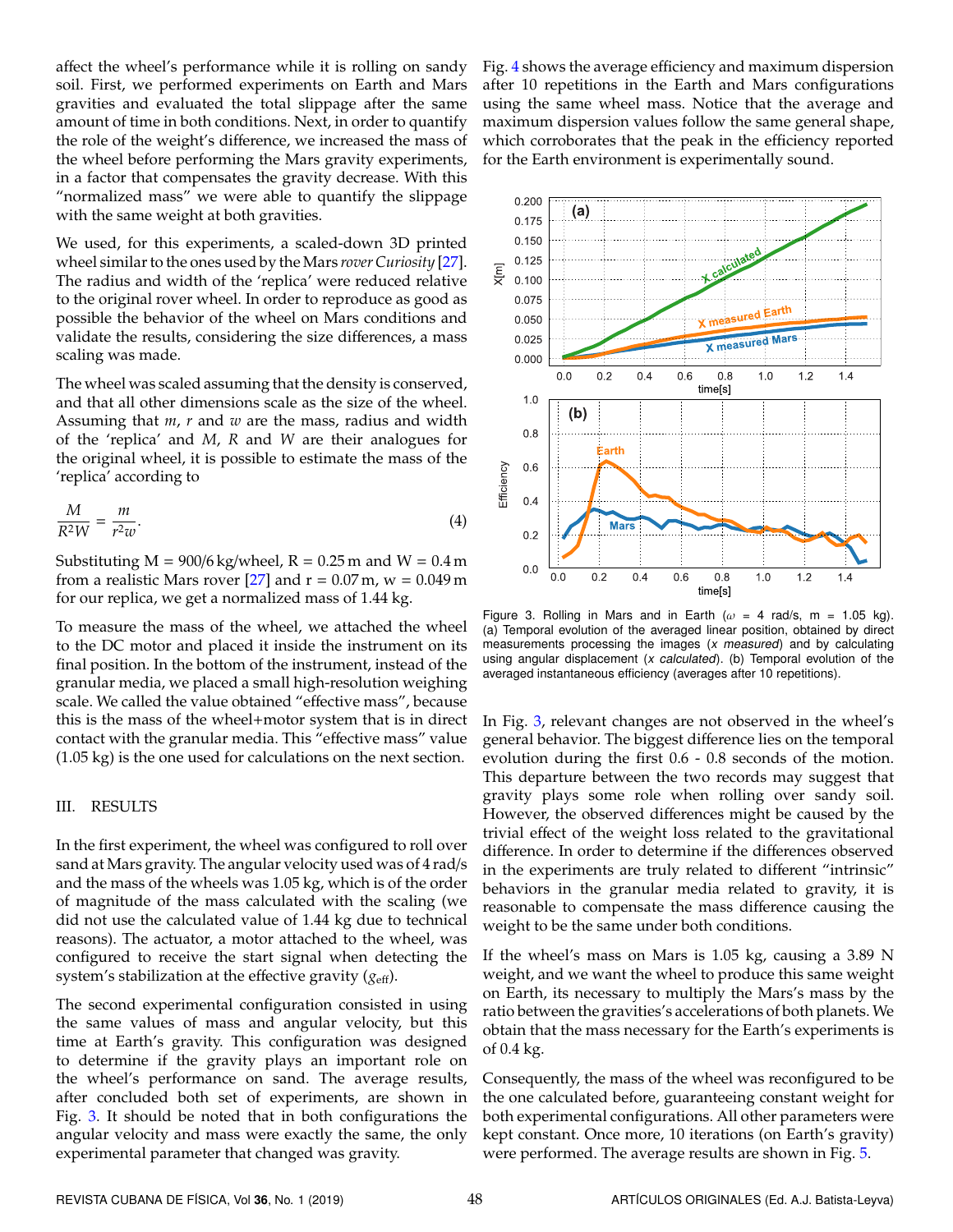<span id="page-3-0"></span>

Figure 4. Rolling in Mars and in Earth ( $\omega = 4$  rad/s, m = 1.05 kg). In each case the average after 10 iterations is shown as a thin and darker curve. The clearer regions indicates the maximum dispersion found on the experiment's data. (a) Earth experiments, temporal evolution of the instantaneous efficiency. (b) Mars experiments, temporal evolution of the instantaneous efficiency.

Based on the data displayed in Fig. [5,](#page-3-1) we are able to conclude that the mobility performance of a wheel at different gravities is not a trivial consequence of the weight variation experienced due to gravitational reduction: there is a modification in the behavior of the granular medium associated to gravity that influences the rolling efficiency of the wheel, which confirms the findings of Kobayashi *et al.* [\[22\]](#page-4-8). A possible hypothesis to explain the similarities of the results found on the same mass experiments at different gravities, is that the modification of the interactions on the granular media gets compensated with the weight loss of the wheel. If the vertical penetration of the wheel during rolling is a key parameter to understand the motion, then these results are consistent with the observation of Altshuler *et al.* [\[23\]](#page-4-9), who demonstrated that the maximum penetration depth of a sphere into granular media is independent of gravity, if the sphere conserved its mass in all gravities.

The Earth curves of Fig. [3](#page-2-0) and [5](#page-3-1) also reveal several interesting behaviors. Apparently there is a reduction of the rolling efficiency on Earth over time, that could be due to an increase of the wheel's burrowing on the granular media.

The Earth efficiency curves (orange line in Fig. [3b](#page-2-0) and [5b](#page-3-1)) are calculated using the data plotted on the green and orange curves of Fig. [3a](#page-2-0) and [5a](#page-3-1) respectively. In both cases, the measured linear displacement on Earth shown a non-linear behavior within the 0.1-0.3 s time interval. The peak found on the Earth efficiency curves, in a similar interval of time, is an unexplained effect.

When comparing the Mars and Earth efficiency curves, we

appreciate that the Mars rolling efficiency behavior is much smoother, and despite it decreases slowly, the curve does not present any relevant irregularities.

<span id="page-3-1"></span>

Figure 5. Rolling in Mars and in Earth ( $\omega = 4$  rad/s, w = 3.889 N). (a) Temporal evolution of the actual averaged linear position (10 iterations). (b) Temporal evolution of the averaged instantaneous efficiency (averages after 10 repetitions).

#### IV. CONCLUSIONS

The rolling performance of a scaled-down Mars rover wheel on a granular bed was studied. Experiments were performed at two different gravitational conditions, Mars and Earth's. Two sets of experiments, performed at both gravitational conditions, were designed: equal angular velocity and mass of the wheel; equal angular velocity and weight of the wheel.

No substantial differences in the rolling efficiency were observed between both gravities if the wheel's mass is kept constant (except within the interval from 0.2 to 0.6 seconds). It can be qualitatively explained by the fact that the change of weight experienced by the wheel due to the lowering of gravity gets compensated with the loosening of the granular media.

A larger efficiency difference over a larger time is observed between Earth and Mars experiments when the wheel's mass is adjusted to compensate weight variations. It shows that the rolling performance does not depend on the change of weight of a vehicle. There may also be a modification on the particles interactions inside the granular media that may be causing a modification of the wheel's rolling efficiency. Further experimentation for quantifying other parameters that may be relevant, as the impact of changing the moment of inertia (separately from the role of gravity), are necessary to get more accurate conclusions.